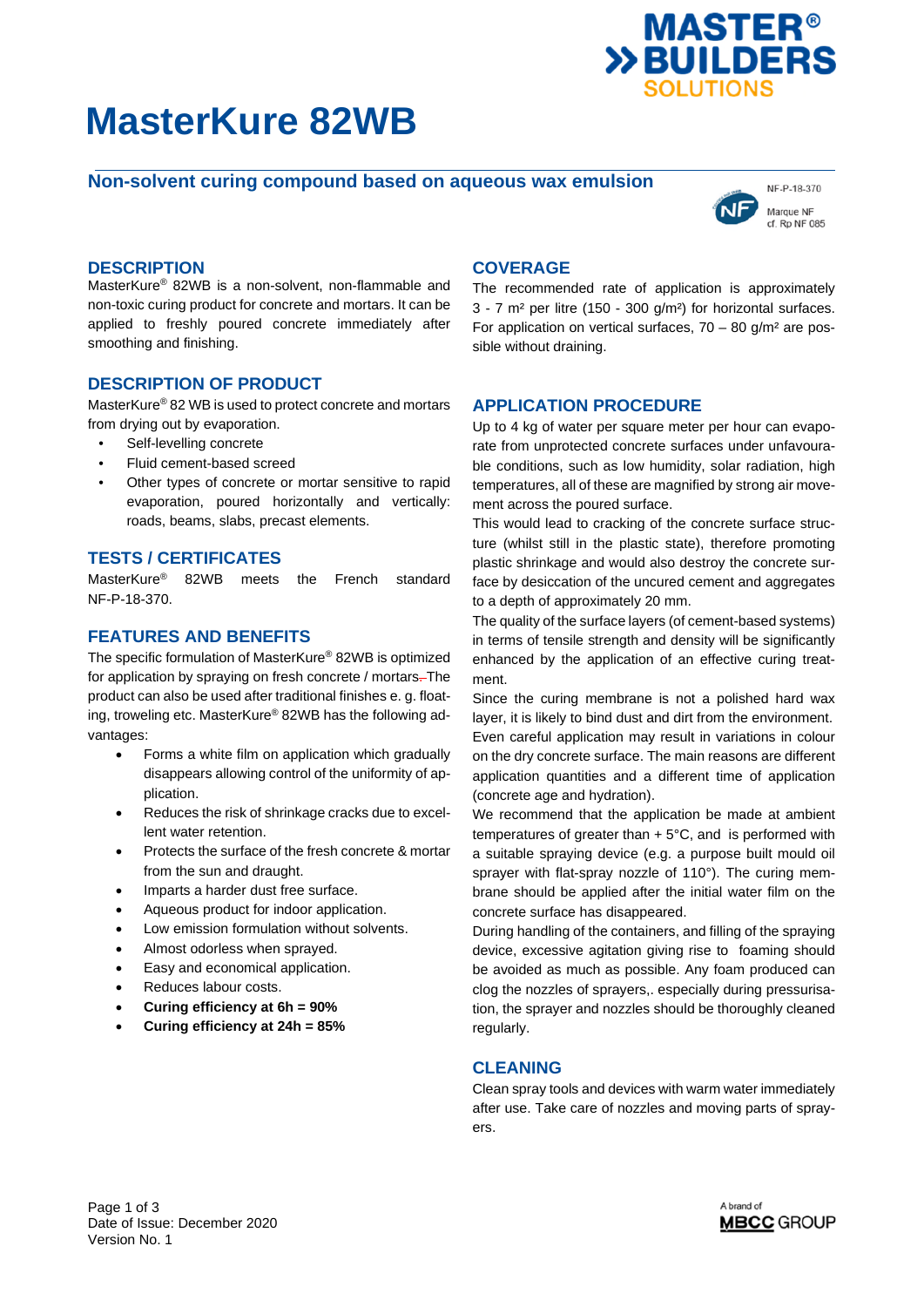



# **Non-solvent curing compound based on aqueous wax emulsion**



After the curing period, MasterKure 82WB should be removed from the concrete by using a high-pressure waterjet with an alkaline degreaser.

# **PACKAGING**

MasterKure® 82WB is supplied in 15 L cans.

## **STORAGE**

Store under cool and dry conditions and protect from freezing and contamination. Product temperatures over 30 °C may accelerate separation of the dispersion.

Stir carefully before use and avoid foaming. If stored in original sealed containers at 20° C MasterKure® 82WB is durable for at least 12 months.

### **HANDLING AND TRANSPORTATION**

MasterKure® 82WB is not a hazardous substance according to the guideline 88/379/EC. No disadvantages of the product have become known, if it is used properly. In the case of accidents, remove soiled clothing. If the product gets in contact with skin or mucous membrane, wash with plenty of water. Do not eat, drink or smoke during the application. Protection gloves and glasses are recommended. For details please observe the Material Safety Data Sheet. Requirements of safety data sheet shall be observed.

#### **CONTACT DETAILS**

Master Builders Solutions UK Ltd, Swinton Hall Road, Swinton, Manchester, M27 4EU Tel: +44 (0) 161 727 6300 www.master-builders-solutions.com/en-gb



NF-P-18-370

Marque NF cf. Rp NF 085

Page 2 of 3 Date of Issue: December 2020 Version No. 1